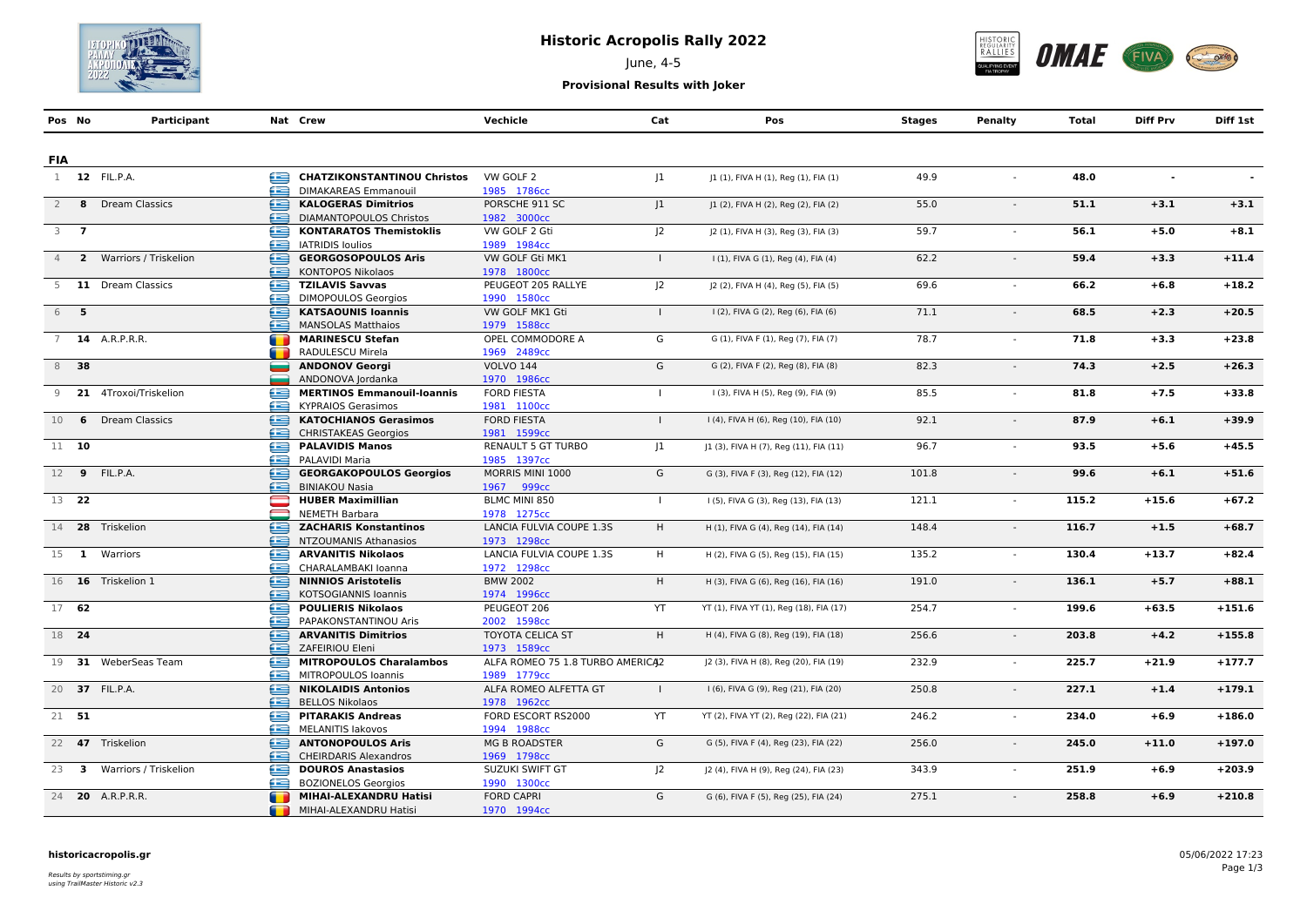

# **Historic Acropolis Rally 2022**



# June, 4-5

### **Provisional Results with Joker**

| Pos No | Participant                    |   | Nat Crew                         | Vechicle                          | Cat          | Pos                                                   | Stages | Penalty | Total  | <b>Diff Prv</b> | Diff 1st  |
|--------|--------------------------------|---|----------------------------------|-----------------------------------|--------------|-------------------------------------------------------|--------|---------|--------|-----------------|-----------|
|        | 25 19 Porsche club/UA Emirates | æ | <b>NOTARAS Polykarpos</b>        | PORSCHE 924 TURBO                 | 1            | J1 (4), FIVA H (10), Reg (26), FIA (25)               | 947.8  |         | 320.7  | $+61.9$         | $+272.7$  |
|        |                                | æ | <b>CHRISTOPOULOS Petros</b>      | 1983 1984cc                       |              |                                                       |        |         |        |                 |           |
| 26 25  |                                | ▄ | <b>MOSCICKI Artur</b>            | NISSAN DATSUN 180B                | $\mathbf{L}$ | I (7), FIVA G (10), Reg (27), FIA (26)                | 452.8  | $\sim$  | 400.7  | $+80.0$         | $+352.7$  |
|        |                                |   | <b>JUSZCZYK Mariusz</b>          | 1978 1595cc                       |              |                                                       |        |         |        |                 |           |
|        | 27 <b>40</b> ARSOE             | œ | <b>NTOULIAS Leonidas</b>         | TOYOTA COROLLA KE20               | G            | G (7), FIVA F (6), Reg (28), FIA (27)                 | 497.7  |         | 470.8  | $+70.1$         | $+422.8$  |
|        |                                | £ | <b>NTOULIAS Michail</b>          | 1970 1166cc                       |              |                                                       |        |         |        |                 |           |
|        | 28 33 FIL.P.A.                 | ⋐ | <b>PAPADAKIS Ilias</b>           | PORSCHE 911 T TARGA               | G            | G (8), FIVA G (11), Reg (29), FIA (28)                | 516.8  | $\sim$  | 492.3  | $+21.5$         | $+444.3$  |
|        |                                | æ | PAPADAKI Virginia                | 1971 2195cc                       |              |                                                       |        |         |        |                 |           |
| 29 29  |                                | m | <b>ROGERS Neil</b>               | <b>LANCIA APPIA S3</b>            | E            | E (1), FIVA F (7), Reg (30), FIA (29)                 | 557.8  | $\sim$  | 523.9  | $+31.6$         | $+475.9$  |
|        |                                | œ | Giorgos Dagres                   | 1961 1091cc                       |              |                                                       |        |         |        |                 |           |
|        | 30 61 Benos bros               | 鱼 | <b>BENOS Aggelos</b>             | ALFA ROMEO SPIDER S4              | YT           | YT (3), FIVA I (1), Reg (31), FIA (30)                | 588.3  |         | 554.5  | $+30.6$         | $+506.5$  |
|        |                                | æ | <b>BENOS Panos</b>               | 1992 1962cc                       |              |                                                       |        |         |        |                 |           |
|        | 31 56 Triskelion               | ⊜ | <b>PSACHOS Dimitrios</b>         | FIAT 128 RALLY                    | H            | H (5), FIVA G (12), Reg (32), FIA (31)                | 622.0  |         | 604.3  | $+49.8$         | $+556.3$  |
|        |                                | œ | POLITIS Ioannis                  | 1973 1301cc                       |              |                                                       |        |         |        |                 |           |
| 32 32  |                                | ఆ | <b>SARRIS Georgios</b>           | PORSCHE 924                       | H.           | H (6), FIVA G (13), Reg (33), FIA (32)                | 648.8  |         | 609.6  | $+5.3$          | $+561.6$  |
|        |                                | æ | <b>GOURGOURAS Dionisios</b>      | 1976 1984cc                       |              |                                                       |        |         |        |                 |           |
| 33 54  |                                | £ | <b>CHATZICHRISTOU Anastasios</b> | NISSAN BLUEBIRD                   | 2            | J2 (5), FIVA H (11), Reg (34), FIA (33)               | 661.5  | $\sim$  | 638.5  | $+28.9$         | $+590.5$  |
|        |                                | £ | THEOPHANOPOULOS Dimitrios        | 1990 1598cc                       |              |                                                       |        |         |        |                 |           |
| 34 57  |                                | ≘ | <b>MORAITIS Nikolaos</b>         | LADA BA3 2101                     | $\mathbf{L}$ | I (8), FIVA G (14), Reg (35), FIA (34)                | 803.3  | $\sim$  | 700.2  | $+61.7$         | $+652.2$  |
|        |                                | œ | CHATZIKONSTANTINOU Ioannis       | 1979 1198cc                       |              |                                                       |        |         |        |                 |           |
| 35 55  |                                | £ | <b>SAKELARIADIS Georgios</b>     | TOYOTA COROLLA 1.6 Gti            | 2            | J2 (6), FIVA H (12), Reg (36), FIA (35)               | 797.2  |         | 743.4  | $+43.2$         | $+695.4$  |
|        |                                | æ | <b>GENERALIS Nikolaos</b>        | 1989 1587cc                       |              |                                                       |        |         |        |                 |           |
| 36 35  |                                | œ | <b>TZAVARAS Georgios</b>         | BMW 1600-2                        | G            | G (9), FIVA F (8), Reg (37), FIA (36)                 | 774.4  | $\sim$  | 752.7  | $+9.3$          | $+704.7$  |
|        |                                | æ | <b>BEKAS Konstantinos</b>        | 1970 1575cc                       |              |                                                       |        |         |        |                 |           |
| 37 43  |                                | £ | <b>VLACHOS Christos</b>          | ALFA ROMEO GIULIETTA 750 SPIDER E |              | E (2), FIVA E (1), Reg (38), FIA (37)                 | 1042.7 | $\sim$  | 966.7  | $+214.0$        | $+918.7$  |
|        |                                | £ | PETROPOULOU Effrosyni            | 1960 1290cc                       |              |                                                       |        |         |        |                 |           |
| 38 17  |                                | ∈ | <b>TSIOGKAS Christos</b>         | FORD ESCORT MK1 RS200             | G            | G (10), FIVA F (9), Reg (39), FIA (38)                | 1219.2 | $\sim$  | 1086.7 | $+120.0$        | $+1038.7$ |
|        |                                | æ | KOLLIOPOULOS Sotirios            | 1968 1998cc                       |              |                                                       |        |         |        |                 |           |
|        | 39 34 FIL.P.A.                 | ఆ | <b>TSIMIS Dimitrios</b>          | MERCEDES BENZ W113 / 230 SL       | G            | G (11), FIVA F (10), Reg (40), FIA (39)               | 1166.6 | $\sim$  | 1120.1 | $+33.4$         | $+1072.1$ |
|        |                                | æ | KASOUNI / TSIMI Theodora         | 1966 2306сс                       |              |                                                       |        |         |        |                 |           |
|        | 40 46 Triskelion               | e | <b>BALANOU Elisavet</b>          | VW 1500                           |              | G G (12), FIVA F (11), Reg (41), Ladies (1), FIA (40) | 1188.0 | $\sim$  | 1151.3 | $+31.2$         | $+1103.3$ |
|        |                                | œ | PAPAIOANNOU AIKATERINI           | 1969 1495cc                       |              |                                                       |        |         |        |                 |           |
|        | 41 59 ALMA Aigiou              | G | <b>KARAMPELAS Ilias</b>          | VW 1200                           | G            | G (13), FIVA F (12), Reg (42), FIA (41)               | 1493.4 | $\sim$  | 1313.6 | $+162.3$        | $+1265.6$ |
|        |                                | œ | <b>CHASIOTIS Fanis</b>           | 1967 1192cc                       |              |                                                       |        |         |        |                 |           |
| 42 27  |                                | ≘ | <b>TSEKERIS Alexandros</b>       | BMW 1600-2                        | G            | G (14), FIVA F (13), Reg (43), FIA (42)               | 1531.8 | $\sim$  | 1463.1 | $+149.5$        | $+1415.1$ |
|        |                                | æ | <b>AFENTAKIS Gerasimos</b>       | 1969 1575cc                       |              |                                                       |        |         |        |                 |           |
|        | 43 41 ELIA                     | £ | <b>PETROU Eleftherios</b>        | ALFA ROMEO ALFETTA GT             | H.           | H (7), FIVA G (15), Reg (44), FIA (43)                | 1598.6 | $\sim$  | 1526.1 | $+63.0$         | $+1478.1$ |
|        |                                | œ | DIMAKOPOULOS Konstantinos        | 1976 1779cc                       |              |                                                       |        |         |        |                 |           |
| 44 58  |                                | £ | <b>KOSMAS Aristotelis</b>        | MERCEDES BENZ 500 SEC             | 1            | J1 (5), FIVA H (13), Reg (45), FIA (44)               | 1720.1 | $\sim$  | 1592.4 | $+66.3$         | $+1544.4$ |
|        |                                | œ | <b>KONTOS Stefanos</b>           | 1984 4973cc                       |              |                                                       |        |         |        |                 |           |
|        | 45 39 SISA                     | £ | <b>PITARAKIS Georgios</b>        | FORD ESCORT RS1600i               | 1            | J1 (6), FIVA H (14), Reg (46), FIA (45)               | 1976.9 | $\sim$  | 1903.2 | $+310.8$        | $+1855.2$ |
|        |                                | æ | <b>MELANITIS Ilias</b>           | 1985 1587cc                       |              |                                                       |        |         |        |                 |           |
| 46 26  |                                | ≘ | <b>PAPANDREOU Dimitrios</b>      | BMW E21                           | H.           | H (8), FIVA G (16), Reg (47), FIA (46)                | 2357.7 | $\sim$  | 2054.3 | $+151.1$        | $+2006.3$ |
|        |                                | æ | LOUVARIS Konstantinos            | 1976 1575cc                       |              |                                                       |        |         |        |                 |           |
| 47 53  |                                | e | <b>ANDRIOPOULOS Miltiadis</b>    | TOYOTA COROLLA AE92               | 2            | J2 (7), FIVA H (15), Reg (48), FIA (47)               | 2188.2 | $\sim$  | 2060.2 | $+5.9$          | $+2012.2$ |
|        |                                | æ | DONTA Ismini-Niki                | 1989 1598cc                       |              |                                                       |        |         |        |                 |           |
| 48 49  |                                | ఆ | <b>VYTOGIANNIS Georgios</b>      | PORSCHE 911                       | $J^2$        | J2 (8), FIVA H (16), Reg (49), FIA (48)               | 2403.3 | $\sim$  | 2319.9 | $+259.7$        | $+2271.9$ |
|        |                                | æ | <b>VYTOGIANNIS Nikolaos</b>      | 1988 3125cc                       |              |                                                       |        |         |        |                 |           |
|        | 49 36 ALMA Aigiou              | € | <b>KOLAITIS Spyridon</b>         | <b>BMW 2002</b>                   | H            | H (9), FIVA G (17), Reg (50), FIA (49)                | 2823.7 |         | 2726.5 | $+406.6$        | $+2678.5$ |
|        |                                | æ | PAVLAKIS Emmanouil               | 1974 1990сс                       |              |                                                       |        |         |        |                 |           |